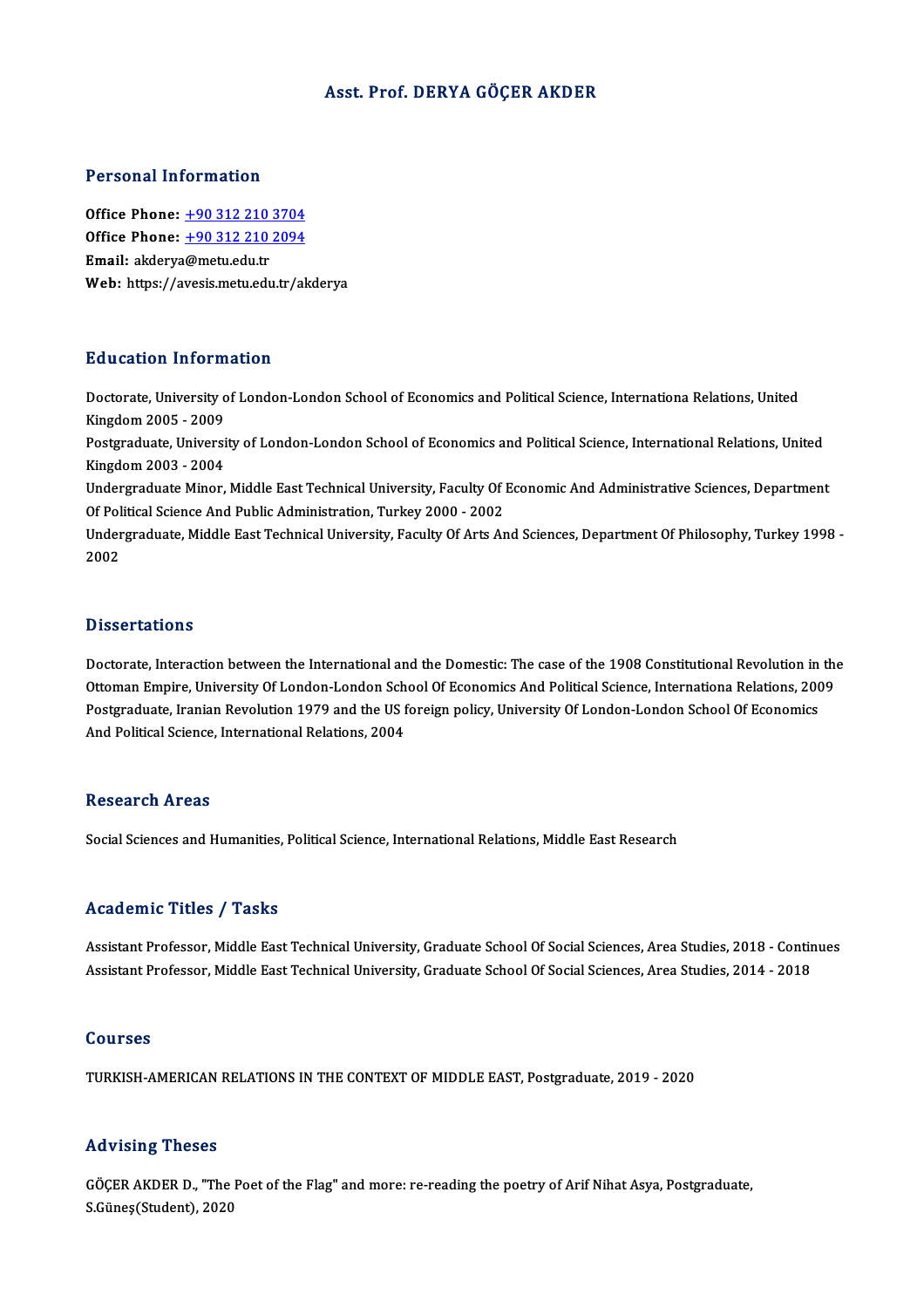GÖÇER AKDER D., Sectarianism in Iran foreign policy, Postgraduate, N.Gül(Student), 2020 GÖÇER AKDER D., Sectarianism in Iran foreign policy, Postgraduate, N.Gül(Student), 2020<br>GÖÇER AKDER D., Comparison of 1919 and 2011 revolutions of Egypt from social network analysis, Postgraduate,<br>Z Setenev(Student), 2019 GÖÇER AKDER D., Sectaria<br>GÖÇER AKDER D., Compar<br>Z.Setenay(Student), 2019<br>GÖCER AKDER D. Not al G GÖÇER AKDER D., Comparison of 1919 and 2011 revolutions of Egypt from social network analysis, Postgradua<br>Z.Setenay(Student), 2019<br>GÖÇER AKDER D., Not al-quds, but Damascus: Palestinian jihadists of Lebanon in the Syrian w Z.Setenay(Student), 2019<br>GÖÇER AKDER D., Not al-quds, but Da<br>Postgraduate, E.Çete(Student), 2019<br>GÖCER AKDER D., The Jelamism of Ab GÖÇER AKDER D., Not al-quds, but Damascus: Palestinian jihadists of Lebanon in the Syrian war (2011 –20)<br>Postgraduate, E.Çete(Student), 2019<br>GÖÇER AKDER D., The Islamism of Abdulhamid and its opposition in the last period Postgraduate, E.Çete(Student), 2019<br>GÖÇER AKDER D., The Islamism of Abdulhamid and its opposition in the last period of the Ottoman Empire,<br>Postgraduate, L.Sancak(Student), 2019 GÖÇER AKDER D., The Islamism of Abdulhamid and its opposition in the last period of the Ottoman Empire,<br>Postgraduate, L.Sancak(Student), 2019<br>GÖÇER AKDER D., Turbulent years in Egypt, 2000-2011: social protests and their e Postgraduate, L.Sancak(Student), 2019<br>GÖÇER AKDER D., Turbulent years in Egypt,<br>2011, Postgraduate, G.Oğur(Student), 2019<br>GÖCER AKDER D. Bolitical sconomy of the 2 GÖÇER AKDER D., Turbulent years in Egypt, 2000-2011: social protests and their effects on the uprising of january 25,<br>2011, Postgraduate, G.Oğur(Student), 2019<br>GÖÇER AKDER D., Political economy of the accelerated growth in 2011, Postgraduate, G.Oğur (Student)<br>GÖÇER AKDER D., Political economy<br>Doctorate, V.Tekdal(Student), 2019<br>GÖCER AKDER D., Intersesting intern GÖÇER AKDER D., Political economy of the accelerated growth in Western China: variation in the local growth patterns,<br>Doctorate, V.Tekdal(Student), 2019<br>GÖÇER AKDER D., Intersecting interventions of global and regional pow Doctorate, V.Tekdal(Student), 2019<br>GÖÇER AKDER D., Intersecting interventions of global and regional powers in the Syrian civil war: motives, methods, and<br>timing, Postgraduate, İ.Bilgin(Student), 2018 GÖÇER AKDER D., Intersecting interventions of global and regional powers in the Syrian civil war: motives, method<br>timing, Postgraduate, İ.Bilgin(Student), 2018<br>GÖÇER AKDER D., Turkish-Iranian relations in the post-arab spr timing, Postgraduate, İ.Bilgin(Student), 2018<br>GÖÇER AKDER D., Turkish-Iranian relations in th<br>analysis, Postgraduate, I.William(Student), 2017<br>GÖÇER AKDER D. Akder D. The Besienal rela of GÖÇER AKDER D., Turkish-Iranian relations in the post-arab spring period: a historical sociological/foreign policy<br>analysis, Postgraduate, I.William(Student), 2017<br>GÖÇER AKDER D., Akder D., The Regional role of Iran under analysis, Postgraduate, I.William(Student), 2017<br>GÖÇER AKDER D., Akder D., The Regional role of Iran under President Ahmadinejad, Postgraduate, Ç.Dilek(Student),<br>2016

## Articles Published in Journals That Entered SCI, SSCI and AHCI Indexes

- rticles Published in Journals That Entered SCI, SSCI and AHCI Indexes<br>I. p The Discipline of International Relations and Qualitative Methods: Migration Studies in Turkey<br>Coger D. SENVIIVA Ö **p The Discipline of<br>Gocer D., ŞENYUVA Ö.<br>ULUSI ARARASI U ISK** p The Discipline of International Relations and Qualitative Methods: Migration Studies in Turkey<br>Gocer D., ŞENYUVA Ö.<br>ULUSLARARASI ILISKILER-INTERNATIONAL RELATIONS, vol.18, no.72, pp.19-36, 2021 (Journal Indexed in SSCI)<br> Gocer D., ŞENYUVA Ö.<br>ULUSLARARASI ILISKILER-INTERNATIONAL RELATIONS, vol.18, no<br>II. The International from the perspectives of Gezi Protestors<br>CÖCER AKRER D. ALTINISIK M
- ULUSLARARASI ILISKILER-INTEI<br>The International from the p<br>GÖÇER AKDER D., ALTUNIŞIK M.<br>JOUPNAL OF HISTOPICAL SOCIO II. The International from the perspectives of Gezi Protestors<br>GÖÇER AKDER D., ALTUNIŞIK M.<br>JOURNAL OF HISTORICAL SOCIOLOGY, vol.31, no.1, pp.72-81, 2018 (Journal Indexed in SSCI)

## Articles Published in Other Journals

rticles Published in Other Journals<br>I. Comparing International Dimensions of Revolutionary Situations The cases of Egypt 2011 and<br>Turkey 2013 Turkey 2013<br>Turkey 2013<br>CÖCEP AKDEP Comparing Internation<br>Turkey 2013<br>GÖÇER AKDER D., zelal ö.<br>Journal of Contemponenu

GÖÇER AKDER D., zelal ö.

Turkey 2013<br>GÖÇER AKDER D., zelal ö.<br>Journal of Contemporary Central and Eastern Europe, vol.23, pp.181-194, 2015 (Refereed Journals of Other<br>Institutions) Journal of Contemporary Central and Eastern Europe,<br>Institutions)<br>II. Theories of Revolutions and the Arab Uprisings<br>CÖCER AKDER D

- Institutions)<br>Theories of Rev<br>GÖÇER AKDER D.<br>Ortadoğu Etüdleri Theories of Revolutions and the Arab Uprisings<br>GÖÇER AKDER D.<br>Ortadoğu Etüdleri, 2013 (Other Refereed National Journals)<br>Inak'yyın isgali: Sanaxyalar ve Electiriler
- GÖÇER AKDER D.<br>Ortadoğu Etüdleri, 2013 (Other Refereed National<br>III. Irak'xxın işgali: Senaryolar ve Eleştiriler<br>GÖÇEP AKDER R. BİRDALA Ortadoğu Etüdleri, 2013 (Oth<br>Irak'xxın işgali: Senaryola<br>GÖÇER AKDER D., BİRDAL a.<br>Birildim 2002 (International

GÖÇER AKDER D., BİRDAL a.<br>Birikim, 2003 (International Refereed University Journal)

## Books&Book Chapters

- ooks & Book Chapters<br>I. Giriş: "Uluslararası" Kavramını Yeniden Düşünmek<br>ERCENG GLAURERMAN G. GÖGER AKRER D. to & Book Ghapters<br>Giriş: "Uluslararası" Kavramını Yeniden<br>ERGENÇ GLAUBERMAN C., GÖÇER AKDER D. in: "Uluslararası" Kavramını Yeniden Düşünmek, Ceren Ergenç ve Derya Göçer Akder, Editor, Heretik, pp.9-19,<br>2017 ERGENÇ GLAUBERMAN C., GÖÇER AKDER D.
- II. Turkey and the Arab Spring